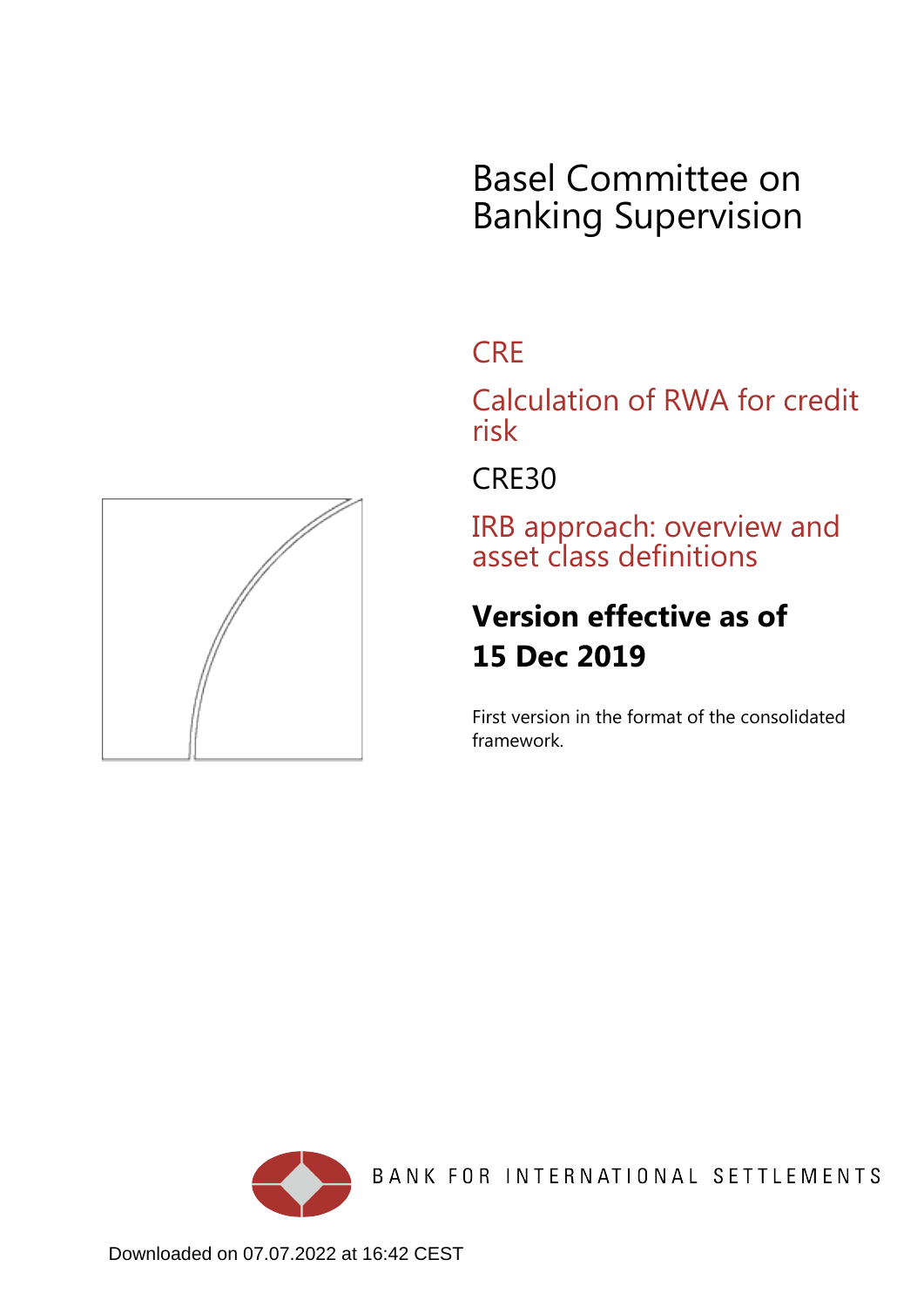*© Bank for International Settlements 2022. All rights reserved.*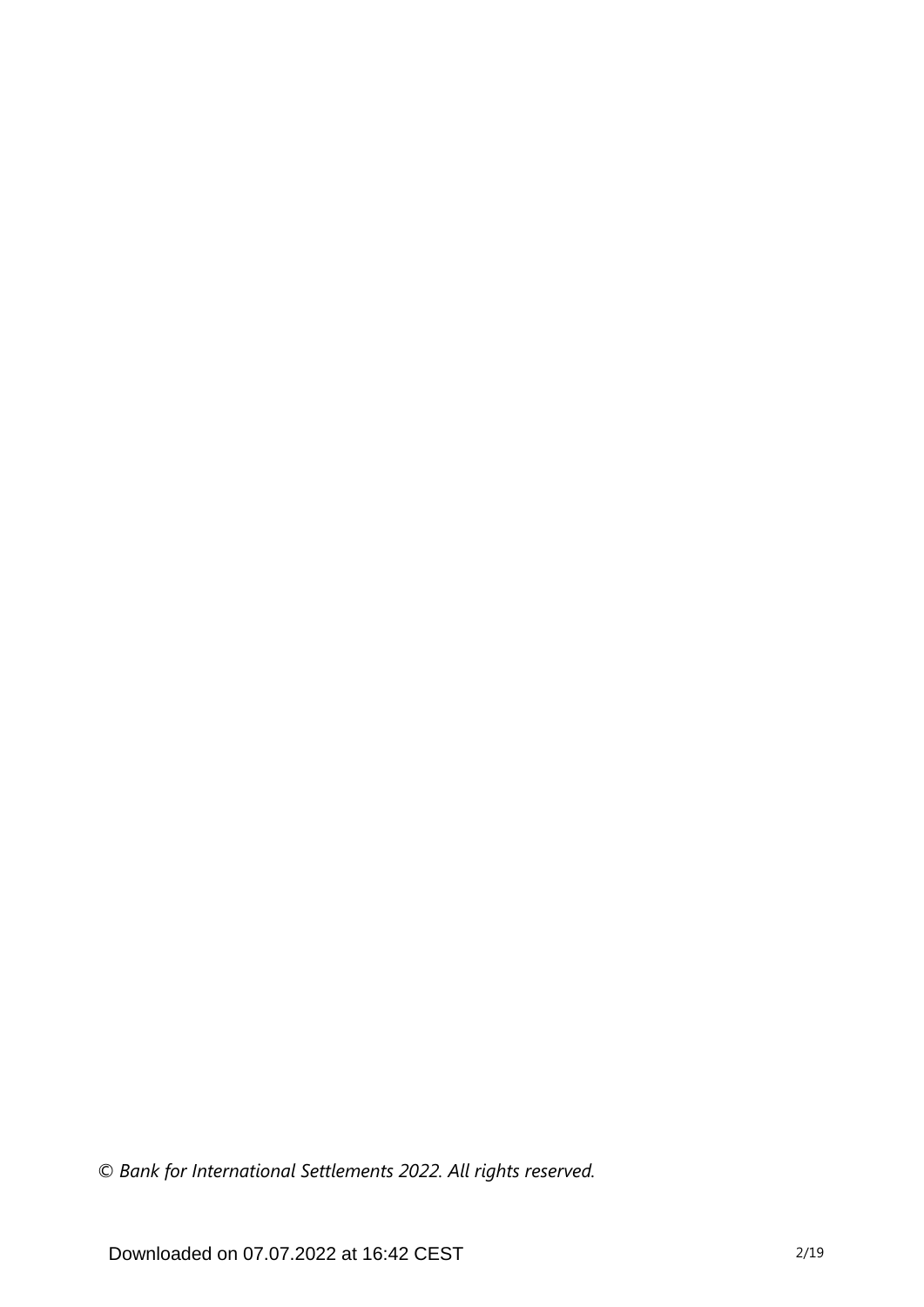## **Overview**

- This chapter describes the internal ratings-based (IRB) approach for credit risk. Subject to certain minimum conditions and disclosure requirements, banks that have received supervisory approval to use the IRB approach may rely on their own internal estimates of risk components in determining the capital requirement for a given exposure. The risk components include measures of the probability of default (PD), loss given default (LGD), the exposure at default (EAD), and effective maturity (M). In some cases, banks may be required to use a supervisory value as opposed to an internal estimate for one or more of the risk components. **30.1**
- The IRB approach is based on measures of unexpected losses (UL) and expected losses. The risk-weight functions, as outlined in [CRE31,](https://www.bis.org/basel_framework/chapter/CRE/31.htm?tldate=20220102&inforce=20191215&published=20191215) produce capital requirements for the UL portion. Expected losses are treated separately, as outlined in [CRE35.](https://www.bis.org/basel_framework/chapter/CRE/35.htm?tldate=20220102&inforce=20191215&published=20191215) **30.2**
- In this chapter, first the asset classes (eg corporate exposures and retail exposures) eligible for the IRB approach are defined. Second, there is a description of the risk components to be used by banks by asset class. Third, the requirements that relate to a bank's adoption of the IRB approach at the asset class level and the related roll-out requirements are outlined. In cases where an IRB treatment is not specified, the risk weight for those other exposures is 100%, except when a 0% risk weight applies under the standardised approach, and the resulting risk-weighted assets are assumed to represent UL only. Moreover, banks must apply the risk weights referenced in [CRE20.32](https://www.bis.org/basel_framework/chapter/CRE/20.htm?tldate=20220102&inforce=20191215&published=20191215#paragraph_CRE_20_20191215_20_32) to [CRE20.34](https://www.bis.org/basel_framework/chapter/CRE/20.htm?tldate=20220102&inforce=20191215&published=20191215#paragraph_CRE_20_20191215_20_34) of the standardised approach to the exposures referenced in those paragraphs (that is, investments that are assessed against certain materiality thresholds). **30.3**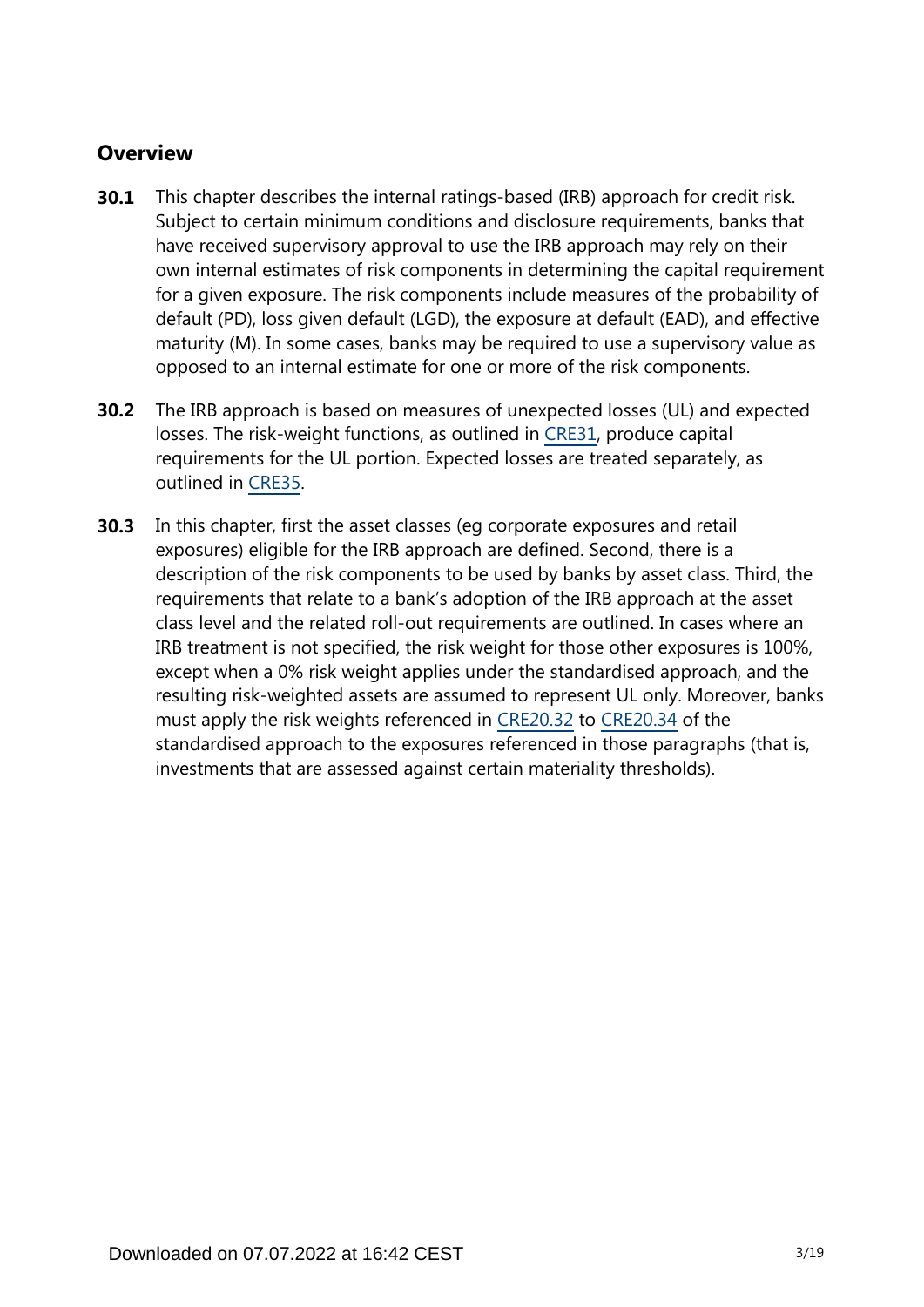*FAQ*

*In 2016, the International Accounting Standards Board (IASB) and the Financial Accounting Standards Board (FASB) revised the accounting for lease transactions. Both require that most leases will be reflected on a lessee's balance sheet as an obligation to make lease payments (a liability) and a related right-of-use (ROU) asset (an asset). According to FAQ2 of [CAP30.7](https://www.bis.org/basel_framework/chapter/CAP/30.htm?tldate=20220102&inforce=20191215&published=20191215#paragraph_CAP_30_20191215_30_7), an ROU asset should not be deducted from regulatory capital so long as the underlying asset being leased is a tangible asset. When the ROU asset is not deducted from regulatory capital, should it be included in RWA and, if so, what risk weight should apply? FAQ1*

> *Yes, the ROU asset should be included in RWA. The intent of the revisions to the lease accounting standards was to more appropriately reflect the economics of leasing transactions, including both the lessee's obligation to make future lease payments, as well as an ROU asset reflecting the lessee's control over the leased item's economic benefits during the lease term. The ROU asset should be risk-weighted at 100%, consistent with the risk weight applied historically to owned tangible assets and to a lessee's leased assets under leases accounted for as finance leases in accordance with existing accounting standards.*

For the purposes of minimum capital requirement and disclosure requirement a scaling factor of 1.06 must be applied to the risk weighted assets calculated under the IRB approach. **30.4**

## **Categorisation of exposures**

Under the IRB approach, banks must categorise banking-book exposures into broad classes of assets with different underlying risk characteristics, subject to the definitions set out below. The classes of assets are (a) corporate, (b) sovereign, (c) bank, (d) retail, and (e) equity. Within the corporate asset class, five sub-classes of specialised lending are separately identified. Within the retail asset class, three sub-classes are separately identified. Within the corporate and retail asset classes, a distinct treatment for purchased receivables may also apply provided certain conditions are met. **30.5**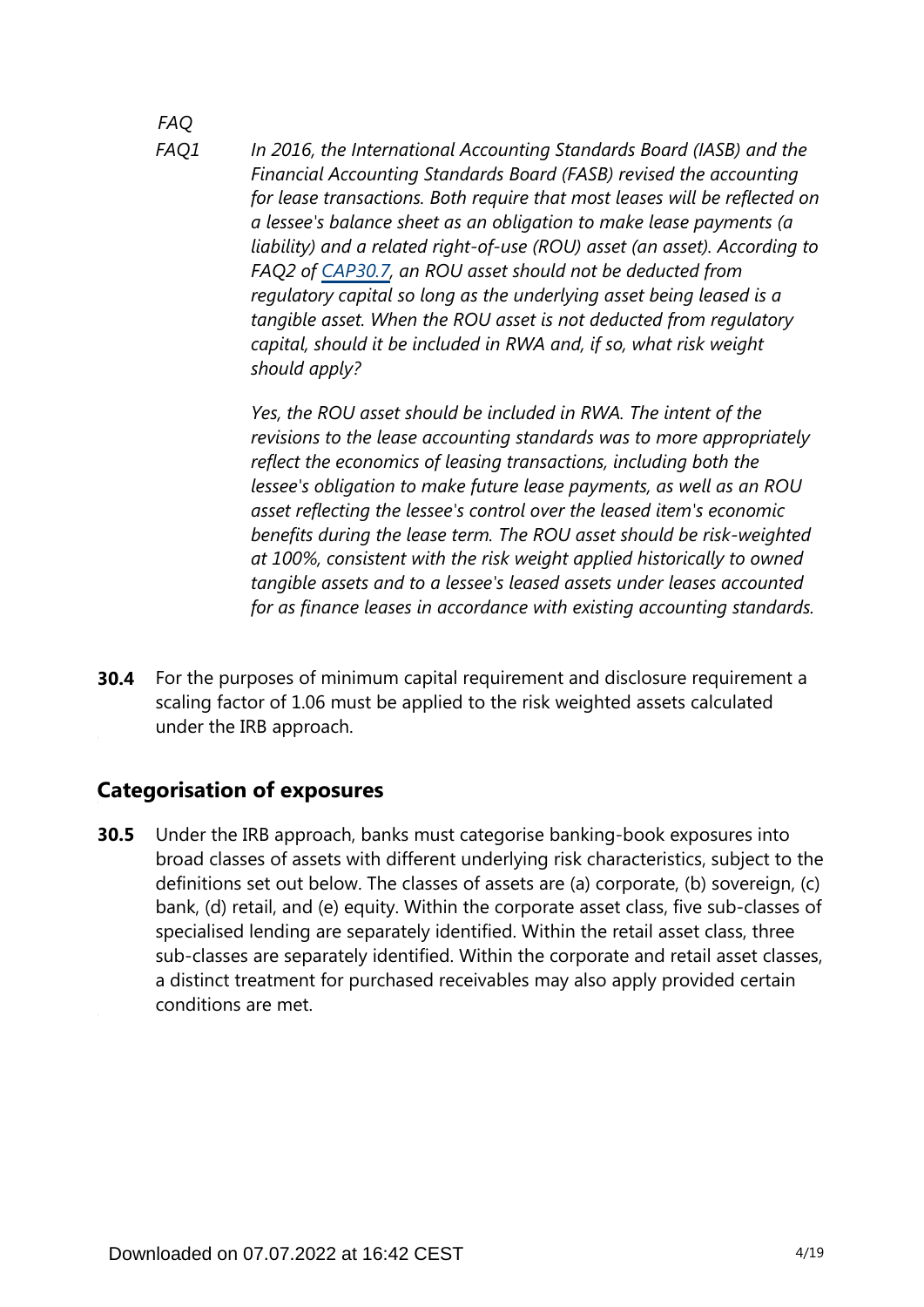The classification of exposures in this way is broadly consistent with established bank practice. However, some banks may use different definitions in their internal risk management and measurement systems. While it is not the intention of the Committee to require banks to change the way in which they manage their business and risks, banks are required to apply the appropriate treatment to each exposure for the purposes of deriving their minimum capital requirement. Banks **30.6**

must demonstrate to supervisors that their methodology for assigning exposures to different classes is appropriate and consistent over time.

## **Definition of corporate exposures**

- In general, a corporate exposure is defined as a debt obligation of a corporation, partnership, or proprietorship. Banks are permitted to distinguish separately exposures to small or medium-sized entities (SMEs), as defined in [CRE31.9.](https://www.bis.org/basel_framework/chapter/CRE/31.htm?tldate=20220102&inforce=20191215&published=20191215#paragraph_CRE_31_20191215_31_9) **30.7**
- Within the corporate asset class, five sub-classes of specialised lending (SL) are identified. Such lending possesses all the following characteristics, either in legal form or economic substance: **30.8**
	- (1) The exposure is typically to an entity (often a special purpose entity, or SPE) which was created specifically to finance and/or operate physical assets;
	- (2) The borrowing entity has little or no other material assets or activities, and therefore little or no independent capacity to repay the obligation, apart from the income that it receives from the asset(s) being financed;
	- (3) The terms of the obligation give the lender a substantial degree of control over the asset(s) and the income that it generates; and
	- (4) As a result of the preceding factors, the primary source of repayment of the obligation is the income generated by the asset(s), rather than the independent capacity of a broader commercial enterprise.
- The five sub-classes of SL are project finance (PF), object finance (OF), commodities finance (CF), income-producing real estate (IPRE), and high-volatility commercial real estate (HVCRE). Each of these sub-classes is defined below. **30.9**

## **Project finance**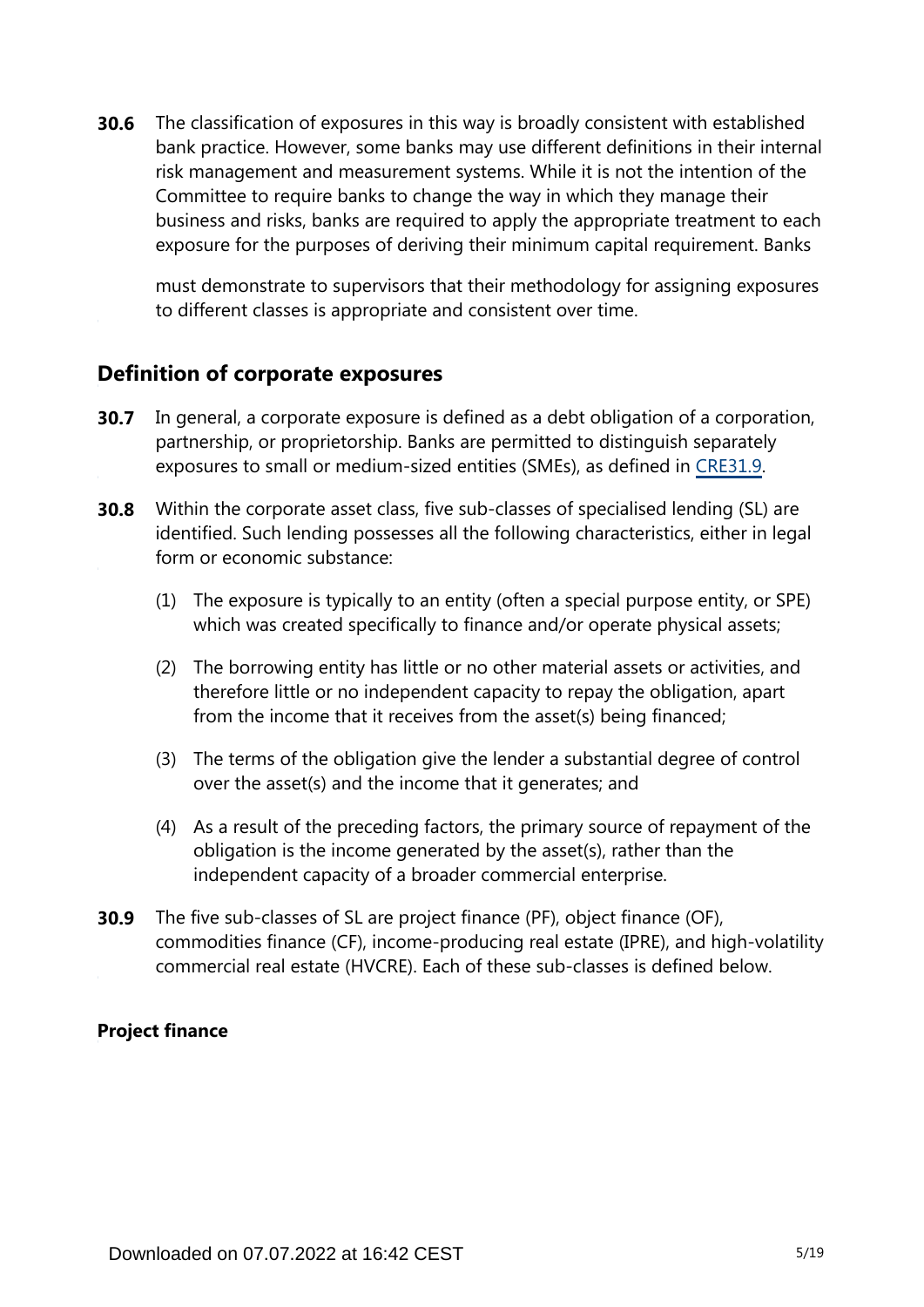**30.10** PF is a method of funding in which the lender looks primarily to the revenues generated by a single project, both as the source of repayment and as security for the exposure. This type of financing is usually for large, complex and expensive installations that might include, for example, power plants, chemical processing plants, mines, transportation infrastructure, environment, and

telecommunications infrastructure. Project finance may take the form of financing of the construction of a new capital installation, or refinancing of an existing installation, with or without improvements.

**30.11** In such transactions, the lender is usually paid solely or almost exclusively out of the money generated by the contracts for the facility's output, such as the electricity sold by a power plant. The borrower is usually an SPE that is not permitted to perform any function other than developing, owning, and operating the installation. The consequence is that repayment depends primarily on the project's cash flow and on the collateral value of the project's assets. In contrast, if repayment of the exposure depends primarily on a well-established, diversified, credit-worthy, contractually obligated end user for repayment, it is considered a secured exposure to that end-user.

#### **Object finance**

**30.12** OF refers to a method of funding the acquisition of physical assets (eg ships, aircraft, satellites, railcars, and fleets) where the repayment of the exposure is dependent on the cash flows generated by the specific assets that have been financed and pledged or assigned to the lender. A primary source of these cash flows might be rental or lease contracts with one or several third parties. In contrast, if the exposure is to a borrower whose financial condition and debtservicing capacity enables it to repay the debt without undue reliance on the specifically pledged assets, the exposure should be treated as a collateralised corporate exposure.

#### **Commodities finance**

**30.13** CF refers to structured short-term lending to finance reserves, inventories, or receivables of exchange-traded commodities (eg crude oil, metals, or crops), where the exposure will be repaid from the proceeds of the sale of the commodity and the borrower has no independent capacity to repay the exposure. This is the case when the borrower has no other activities and no other material assets on its balance sheet. The structured nature of the financing is designed to compensate for the weak credit quality of the borrower. The exposure's rating reflects its self-liquidating nature and the lender's skill in structuring the transaction rather than the credit quality of the borrower.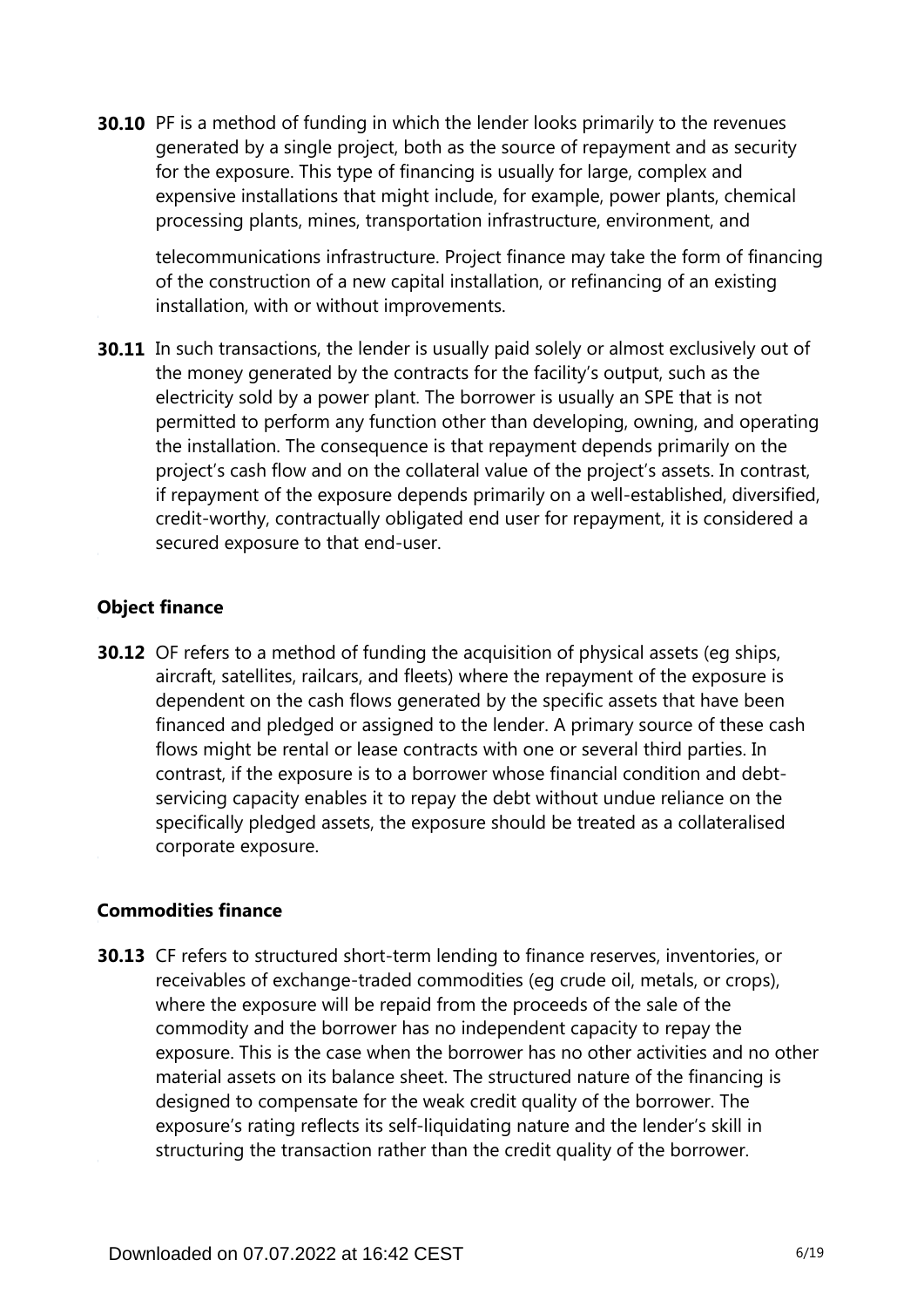**30.14** The Committee believes that such lending can be distinguished from exposures financing the reserves, inventories, or receivables of other more diversified corporate borrowers. Banks are able to rate the credit quality of the latter type of borrowers based on their broader ongoing operations. In such cases, the value of the commodity serves as a risk mitigant rather than as the primary source of repayment.

#### **Income-producing real estate**

**30.15** IPRE refers to a method of providing funding to real estate (such as, office buildings to let, retail space, multifamily residential buildings, industrial or warehouse space, and hotels) where the prospects for repayment and recovery on the exposure depend primarily on the cash flows generated by the asset. The primary source of these cash flows would generally be lease or rental payments or the sale of the asset. The borrower may be, but is not required to be, an SPE, an operating company focused on real estate construction or holdings, or an operating company with sources of revenue other than real estate. The distinguishing characteristic of IPRE versus other corporate exposures that are collateralised by real estate is the strong positive correlation between the prospects for repayment of the exposure and the prospects for recovery in the event of default, with both depending primarily on the cash flows generated by a property.

#### **High-volatility commercial real estate**

- **30.16** HVCRE lending is the financing of commercial real estate that exhibits higher loss rate volatility (ie higher asset correlation) compared to other types of SL. HVCRE includes:
	- (1) Commercial real estate exposures secured by properties of types that are categorised by the national supervisor as sharing higher volatilities in portfolio default rates;
	- (2) Loans financing any of the land acquisition, development and construction (ADC) phases for properties of those types in such jurisdictions; and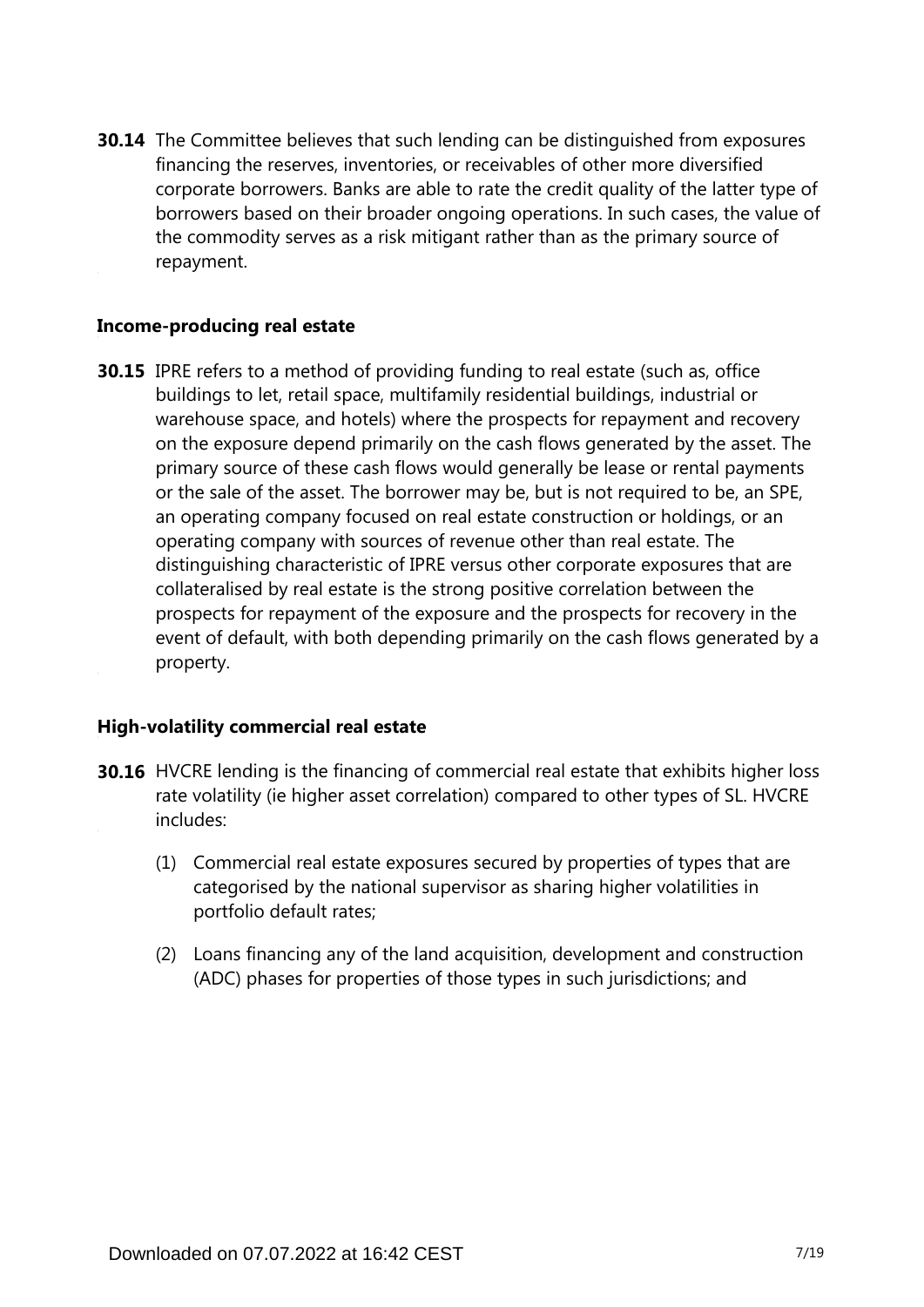- (3) Loans financing ADC of any other properties where the source of repayment at origination of the exposure is either the future uncertain sale of the property or cash flows whose source of repayment is substantially uncertain (eg the property has not yet been leased to the occupancy rate prevailing in that geographic market for that type of commercial real estate), unless the borrower has substantial equity at risk. Commercial ADC loans exempted from treatment as HVCRE loans on the basis of certainty of repayment or borrower equity are, however, ineligible for the additional reductions for SL exposures described in [CRE33.4](https://www.bis.org/basel_framework/chapter/CRE/33.htm?tldate=20220102&inforce=20191215&published=20191215#paragraph_CRE_33_20191215_33_4).
- **30.17** Where supervisors categorise certain types of commercial real estate exposures as HVCRE in their jurisdictions, they are required to make public such determinations. Other supervisors need to ensure that such treatment is then applied equally to banks under their supervision when making such HVCRE loans in that jurisdiction.

## **Definition of sovereign exposures**

**30.18** This asset class covers all exposures to counterparties treated as sovereigns under the standardised approach. This includes sovereigns (and their central banks), certain public sector entities (PSEs) identified as sovereigns in the standardised approach, multilateral development banks (MDBs) that meet the criteria for a 0% risk weight under the standardised approach, and the entities referred to in [CRE20.7.](https://www.bis.org/basel_framework/chapter/CRE/20.htm?tldate=20220102&inforce=20191215&published=20191215#paragraph_CRE_20_20191215_20_7)

## **Definition of bank exposures**

**30.19** This asset class covers exposures to banks and those securities firms outlined in [CRE20.16](https://www.bis.org/basel_framework/chapter/CRE/20.htm?tldate=20220102&inforce=20191215&published=20191215#paragraph_CRE_20_20191215_20_16) of the standardised approach. Bank exposures also include claims on domestic PSEs that are treated like claims on banks under the standardised approach, and MDBs that do not meet the criteria for a 0% risk weight under the standardised approach.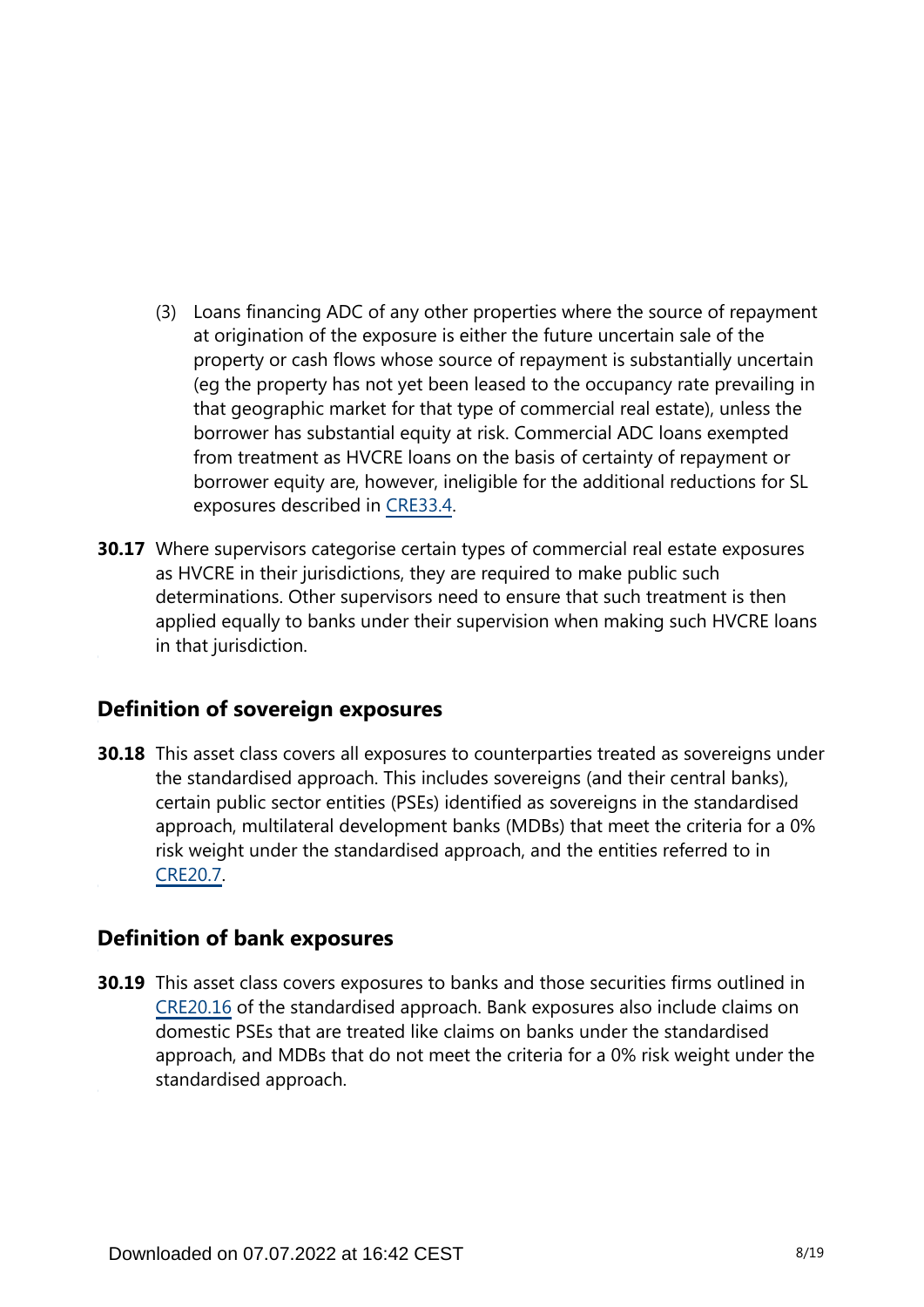## **Definition of retail exposures**

- **30.20** An exposure is categorised as a retail exposure if it meets all of the criteria set out in [CRE30.21](https://www.bis.org/basel_framework/chapter/CRE/30.htm?tldate=20220102&inforce=20191215&published=20191215#paragraph_CRE_30_20191215_30_21) (which relate to the nature of the borrower and value of individual exposures) and all of the criteria set out in [CRE30.22](https://www.bis.org/basel_framework/chapter/CRE/30.htm?tldate=20220102&inforce=20191215&published=20191215#paragraph_CRE_30_20191215_30_22) (which relate to the size of the pool of exposures).
- **30.21** The criteria related to the nature of the borrower and value of the individual exposures are as follows:
	- (1) Exposures to individuals such as revolving credits and lines of credit (eg credit cards, overdrafts, and retail facilities secured by financial instruments) as well as personal term loans and leases (eg instalment loans, auto loans and leases, student and educational loans, personal finance, and other exposures with similar characteristics) — are generally eligible for retail treatment regardless of exposure size, although supervisors may wish to establish exposure thresholds to distinguish between retail and corporate exposures.
	- (2) Residential mortgage loans (including first and subsequent liens, term loans and revolving home equity lines of credit) are eligible for retail treatment regardless of exposure size so long as the credit is extended to an individual that is an owner-occupier of the property (with the understanding that supervisors exercise reasonable flexibility regarding buildings containing only a few rental units otherwise they are treated as corporate). Loans secured by a single or small number of condominium or co-operative residential housing units in a single building or complex also fall within the scope of the residential mortgage category. National supervisors may set limits on the maximum number of housing units per exposure.
	- (3) Loans extended to small businesses and managed as retail exposures are eligible for retail treatment provided the total exposure of the banking group to a small business borrower (on a consolidated basis where applicable) is less than €1 million. Small business loans extended through or guaranteed by an individual are subject to the same exposure threshold.
	- (4) It is expected that supervisors provide flexibility in the practical application of such thresholds such that banks are not forced to develop extensive new information systems simply for the purpose of ensuring perfect compliance. It is, however, important for supervisors to ensure that such flexibility (and the implied acceptance of exposure amounts in excess of the thresholds that are not treated as violations) is not being abused.
- **30.22** The criteria related to the size of the pool of exposures are as follows: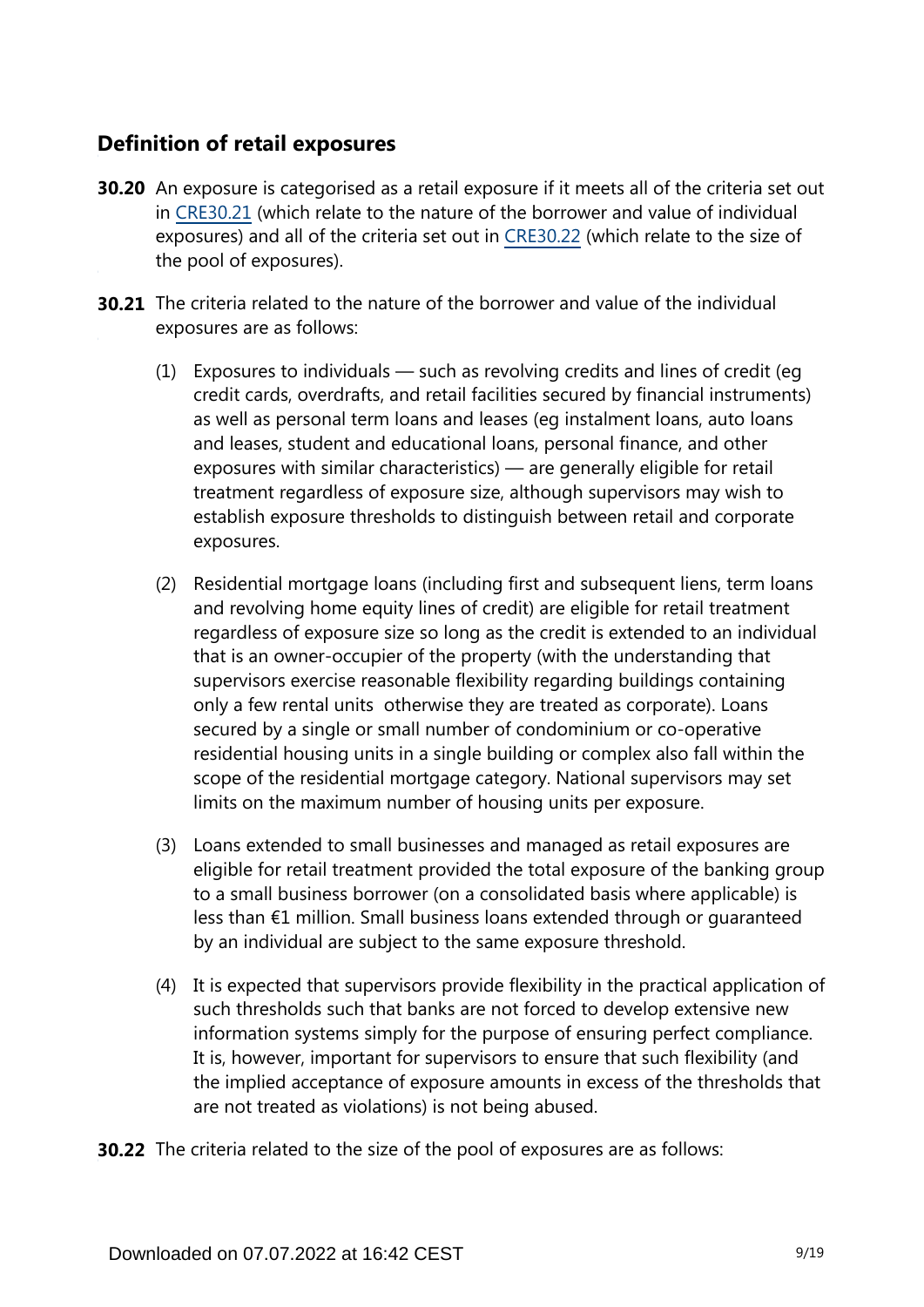- (1) The exposure must be one of a large pool of exposures, which are managed by the bank on a pooled basis.
- (2) Small business exposures below  $E1$  million may be treated as retail exposures if the bank treats such exposures in its internal risk management systems consistently over time and in the same manner as other retail exposures. This requires that such an exposure be originated in a similar manner to other retail exposures. Furthermore, it must not be managed individually in a way comparable to corporate exposures, but rather as part of a portfolio segment or pool of exposures with similar risk characteristics for purposes of risk assessment and quantification. However, this does not preclude retail exposures from being treated individually at some stages of the risk management process. The fact that an exposure is rated individually does not by itself deny the eligibility as a retail exposure.
- **30.23** Within the retail asset class category, banks are required to identify separately three sub-classes of exposures:
	- (1) exposures secured by residential properties as defined above,
	- (2) qualifying revolving retail exposures, as defined in the following paragraph, and
	- (3) all other retail exposures.

#### **Definition of qualifying revolving retail exposures**

- **30.24** All of the following criteria must be satisfied for a sub-portfolio to be treated as a qualifying revolving retail exposure (QRRE). These criteria must be applied at a sub-portfolio level consistent with the bank's segmentation of its retail activities generally. Segmentation at the national or country level (or below) should be the general rule.
	- (1) The exposures are revolving, unsecured, and uncommitted (both contractually and in practice). In this context, revolving exposures are defined as those where customers' outstanding balances are permitted to fluctuate based on their decisions to borrow and repay, up to a limit established by the bank.
	- (2) The exposures are to individuals.
	- (3) The maximum exposure to a single individual in the sub-portfolio is €100,000 or less.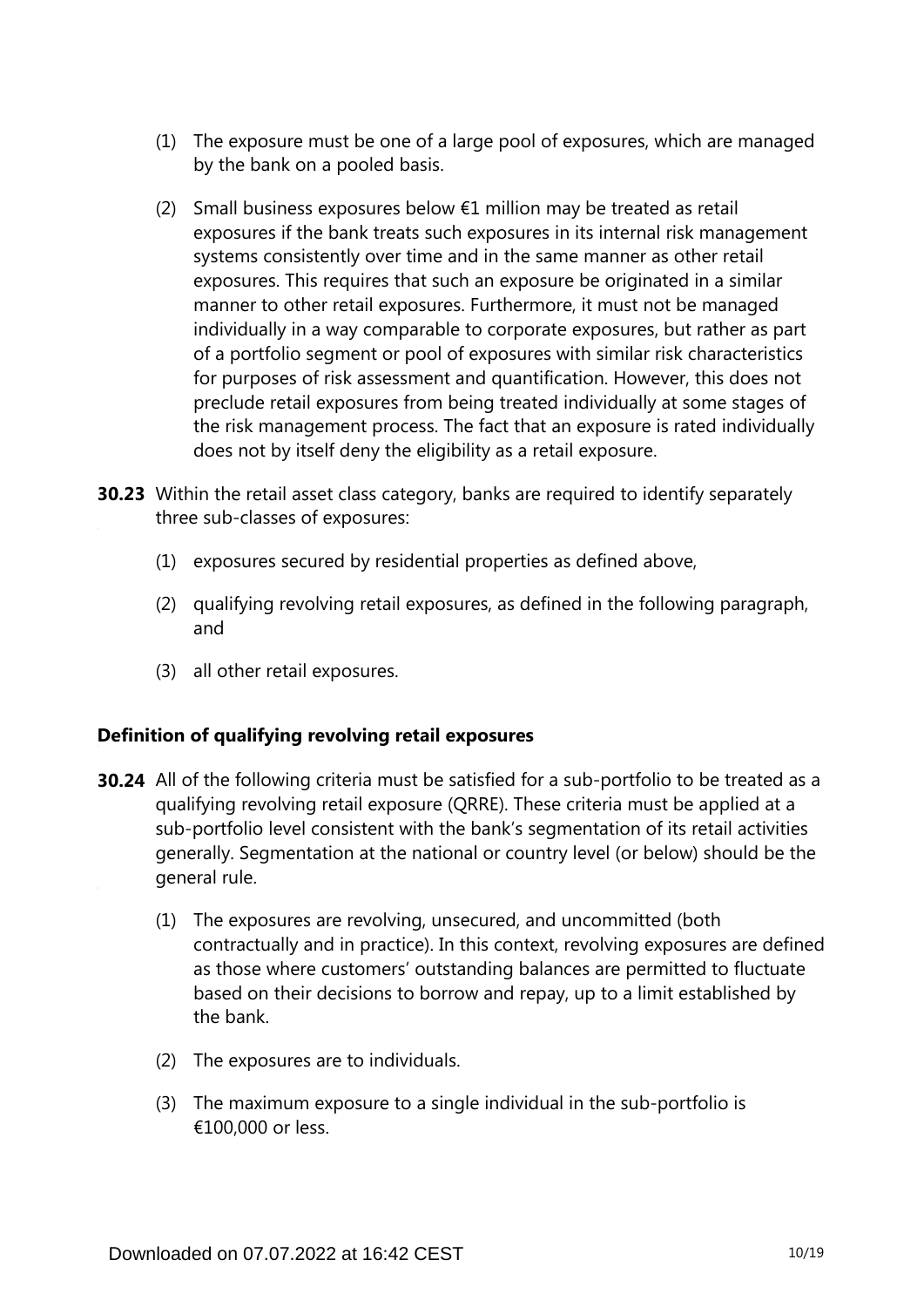- (4) Because the asset correlation assumptions for the QRRE risk-weight function are markedly below those for the other retail risk-weight function at low PD values, banks must demonstrate that the use of the QRRE risk-weight function is constrained to portfolios that have exhibited low volatility of loss rates, relative to their average level of loss rates, especially within the low PD bands. Supervisors will review the relative volatility of loss rates across the QRRE subportfolios, as well as the aggregate QRRE portfolio, and intend to share information on the typical characteristics of QRRE loss rates across jurisdictions.
- (5) Data on loss rates for the sub-portfolio must be retained in order to allow analysis of the volatility of loss rates.
- (6) The supervisor must concur that treatment as a qualifying revolving retail exposure is consistent with the underlying risk characteristics of the subportfolio.

## **Definition of equity exposures**

- <span id="page-10-1"></span><span id="page-10-0"></span>**30.25** In general, equity exposures are defined on the basis of the economic substance of the instrument. They include both direct and indirect ownership interests, $\frac{1}{2}$  $\frac{1}{2}$  $\frac{1}{2}$ whether voting or non-voting, in the assets and income of a commercial enterprise or of a financial institution that is not consolidated or deducted pursuant to  $CAP30<sup>2</sup>$  $CAP30<sup>2</sup>$  $CAP30<sup>2</sup>$  $CAP30<sup>2</sup>$  An instrument is considered to be an equity exposure if it meets all of the following requirements:
	- (1) It is irredeemable in the sense that the return of invested funds can be achieved only by the sale of the investment or sale of the rights to the investment or by the liquidation of the issuer;
	- (2) It does not embody an obligation on the part of the issuer; and
	- (3) It conveys a residual claim on the assets or income of the issuer.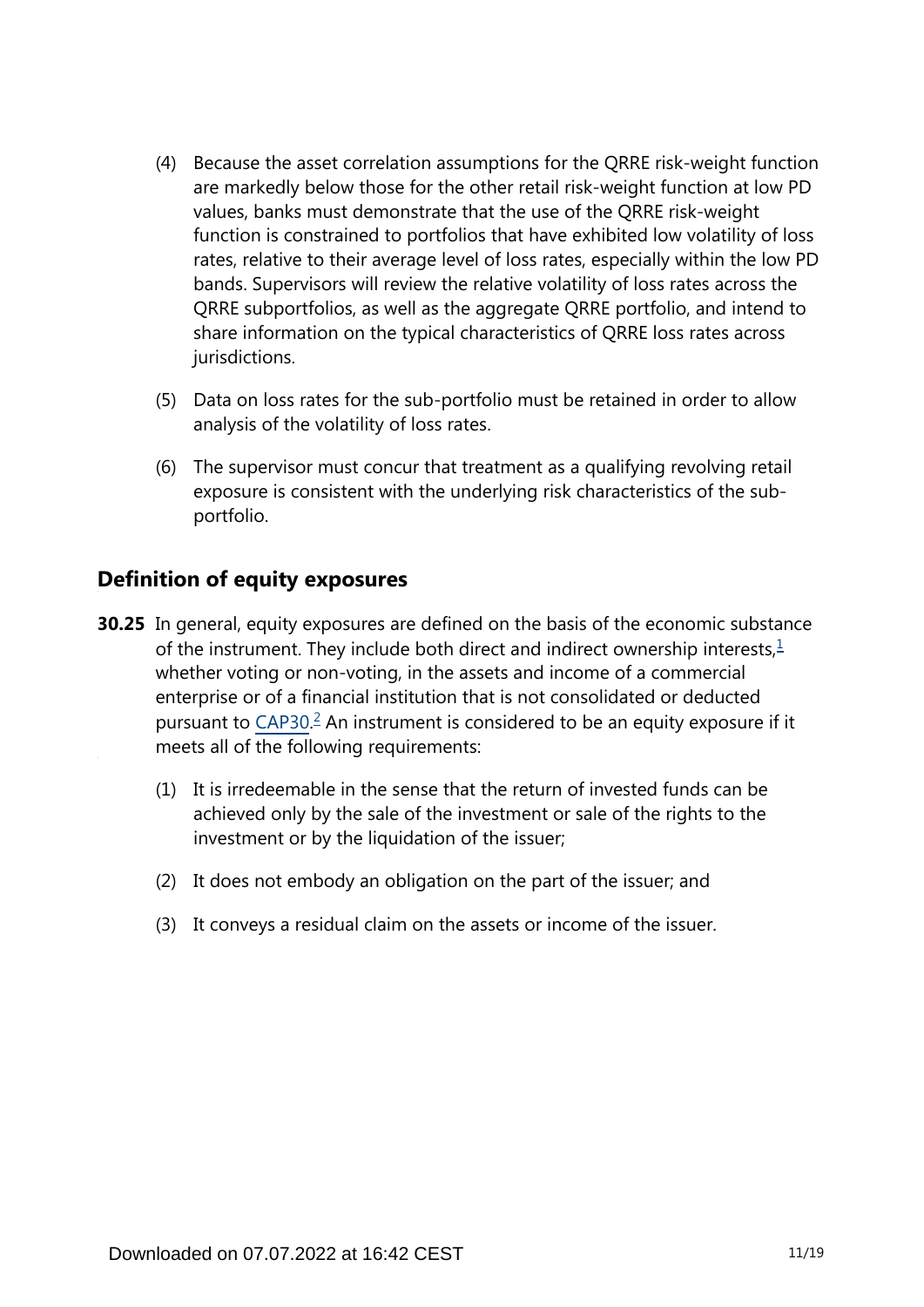#### *Footnotes*

- <span id="page-11-0"></span>*Indirect equity interests include holdings of derivative instruments tied to equity interests, and holdings in corporations, partnerships, limited liability companies or other types of enterprises that issue ownership interests and are engaged principally in the business of investing in equity instruments. [1](#page-10-0)*
- <span id="page-11-1"></span>*Where some member countries retain their existing treatment as an exception to the deduction approach, such equity investments by IRB banks are to be considered eligible for inclusion in their IRB equity portfolios. [2](#page-10-1)*
- <span id="page-11-2"></span>**30.26** Additionally any of the following instruments must be categorised as an equity exposure:
	- (1) An instrument with the same structure as those permitted as Tier 1 capital for banking organisations.
	- (2) An instrument that embodies an obligation on the part of the issuer and meets any of the following conditions:
		- (a) The issuer may defer indefinitely the settlement of the obligation;
		- (b) The obligation requires (or permits at the issuer's discretion) settlement by issuance of a fixed number of the issuer's equity shares;
		- (c) The obligation requires (or permits at the issuer's discretion) settlement by issuance of a variable number of the issuer's equity shares and (ceteris paribus) any change in the value of the obligation is attributable to, comparable to, and in the same direction as, the change in the value of a fixed number of the issuer's equity shares; $\frac{3}{2}$  $\frac{3}{2}$  $\frac{3}{2}$  or,
		- (d) The holder has the option to require that the obligation be settled in equity shares, unless either (i) in the case of a traded instrument, the supervisor is content that the bank has demonstrated that the instrument trades more like the debt of the issuer than like its equity, or (ii) in the case of non-traded instruments, the supervisor is content that the bank has demonstrated that the instrument should be treated as a debt position. In cases (i) and (ii), the bank may decompose the risks for regulatory purposes, with the consent of the supervisor.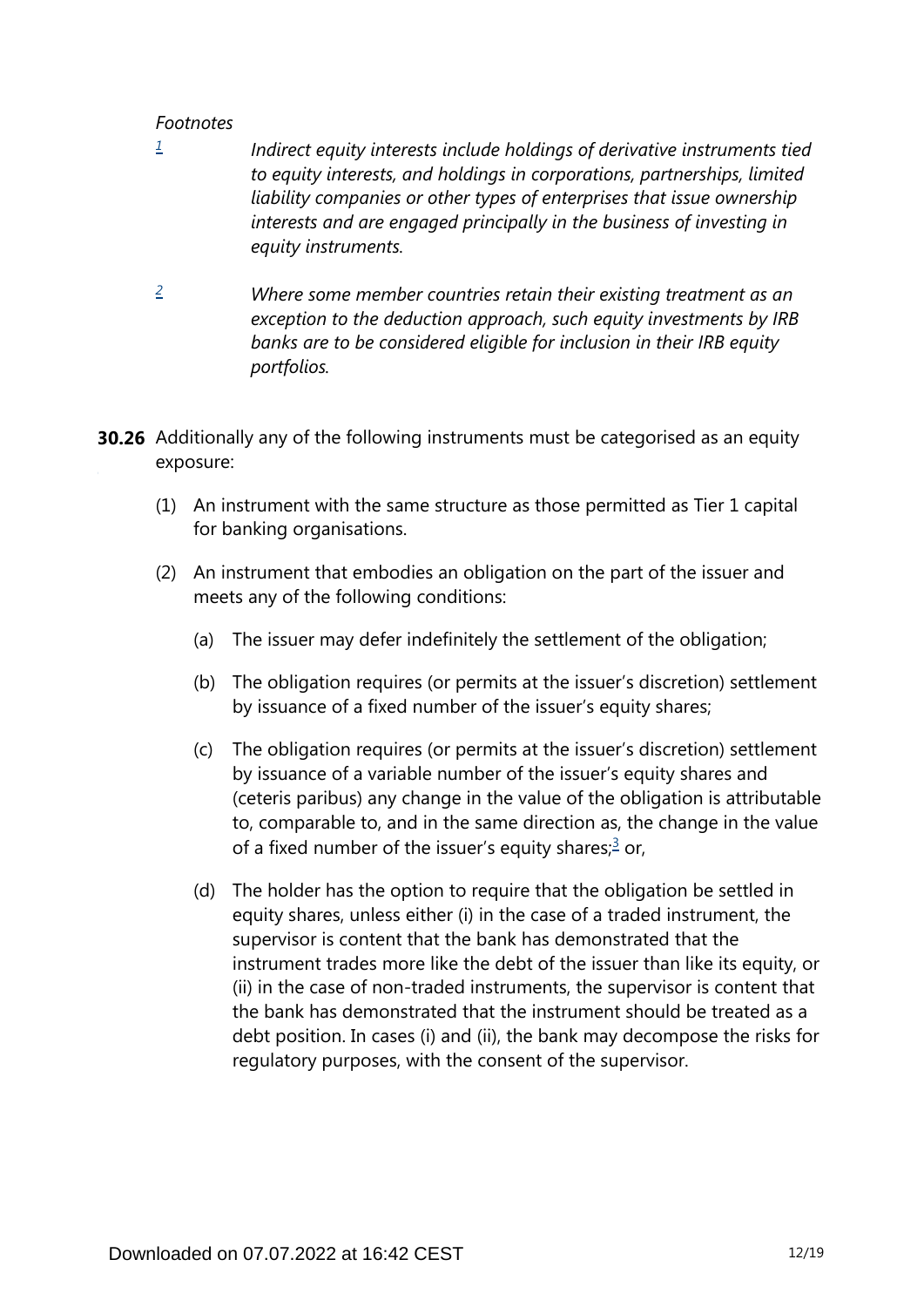#### *Footnotes*

<span id="page-12-0"></span>*[3](#page-11-2)*

*For certain obligations that require or permit settlement by issuance of a variable number of the issuer's equity shares, the change in the monetary value of the obligation is equal to the change in the fair value of a fixed number of equity shares multiplied by a specified factor. Those obligations meet the conditions of item 3 if both the factor and the referenced number of shares are fixed. For example, an issuer may be required to settle an obligation by issuing shares with a value equal to three times the appreciation in the fair value of 1,000 equity shares. That obligation is considered to be the same as an obligation that requires settlement by issuance of shares equal to the appreciation in the fair value of 3,000 equity shares.*

<span id="page-12-4"></span><span id="page-12-3"></span>**30.27** Debt obligations and other securities, partnerships, derivatives or other vehicles structured with the intent of conveying the economic substance of equity ownership are considered an equity holding.<sup>[4](#page-12-1)</sup> This includes liabilities from which the return is linked to that of equities. $5$  Conversely, equity investments that are structured with the intent of conveying the economic substance of debt holdings or securitisation exposures would not be considered an equity holding.

#### *Footnotes*

<span id="page-12-1"></span>*Equities that are recorded as a loan but arise from a debt/equity swap made as part of the orderly realisation or restructuring of the debt are included in the definition of equity holdings. However, these instruments may not attract a lower capital charge than would apply if the holdings remained in the debt portfolio. [4](#page-12-3)*

- <span id="page-12-2"></span>*Supervisors may decide not to require that such liabilities be included where they are directly hedged by an equity holding, such that the net position does not involve material risk. [5](#page-12-4)*
- **30.28** The national supervisor has the discretion to re-characterise debt holdings as equities for regulatory purposes and to otherwise ensure the proper treatment of holdings under the supervisory review process standard [SRP.](https://www.bis.org/basel_framework/standard/SRP.htm?tldate=20220102)

## **Definition of eligible purchased receivables**

**30.29** Eligible purchased receivables are divided into retail and corporate receivables as defined below.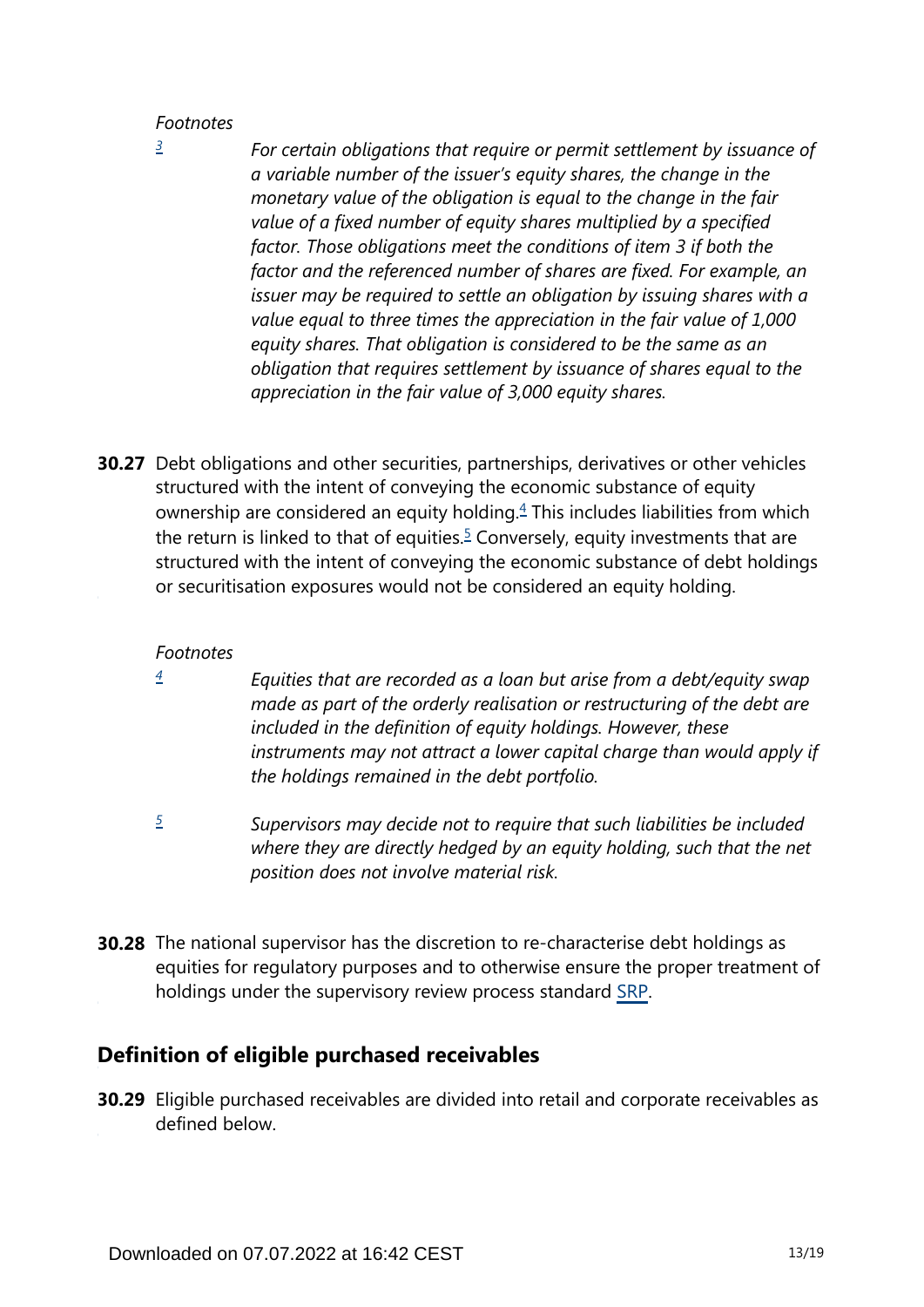#### **Retail receivables**

**30.30** Purchased retail receivables, provided the purchasing bank complies with the IRB rules for retail exposures, are eligible for the top-down approach as permitted within the existing standards for retail exposures. The bank must also apply the minimum operational requirements as set forth in [CRE34](https://www.bis.org/basel_framework/chapter/CRE/34.htm?tldate=20220102&inforce=20191215&published=20191215) and [CRE36.](https://www.bis.org/basel_framework/chapter/CRE/36.htm?tldate=20220102&inforce=20191215&published=20191215)

#### **Corporate receivables**

- **30.31** In general, for purchased corporate receivables, banks are expected to assess the default risk of individual obligors as specified in [CRE31](https://www.bis.org/basel_framework/chapter/CRE/31.htm?tldate=20220102&inforce=20191215&published=20191215) (starting with [CRE31.3\)](https://www.bis.org/basel_framework/chapter/CRE/31.htm?tldate=20220102&inforce=20191215&published=20191215#paragraph_CRE_31_20191215_31_3) consistent with the treatment of other corporate exposures. However, the topdown approach may be used, provided that the purchasing bank's programme for corporate receivables complies with both the criteria for eligible receivables and the minimum operational requirements of this approach. The use of the topdown purchased receivables treatment is limited to situations where it would be an undue burden on a bank to be subjected to the minimum requirements for the IRB approach to corporate exposures that would otherwise apply. Primarily, it is intended for receivables that are purchased for inclusion in asset-backed securitisation structures, but banks may also use this approach, with the approval of national supervisors, for appropriate on-balance sheet exposures that share the same features.
- <span id="page-13-1"></span><span id="page-13-0"></span>**30.32** Supervisors may deny the use of the top-down approach for purchased corporate receivables depending on the bank's compliance with minimum requirements. In particular, to be eligible for the proposed 'top-down' treatment, purchased corporate receivables must satisfy the following conditions:
	- (1) The receivables are purchased from unrelated, third party sellers, and as such the bank has not originated the receivables either directly or indirectly.
	- (2) The receivables must be generated on an arm's-length basis between the seller and the obligor. (As such, intercompany accounts receivable and receivables subject to contra-accounts between firms that buy and sell to each other are ineligible.<sup>[6](#page-14-0)</sup>)
	- (3) The purchasing bank has a claim on all proceeds from the pool of receivables or a pro-rata interest in the proceeds.<sup>[7](#page-14-1)</sup>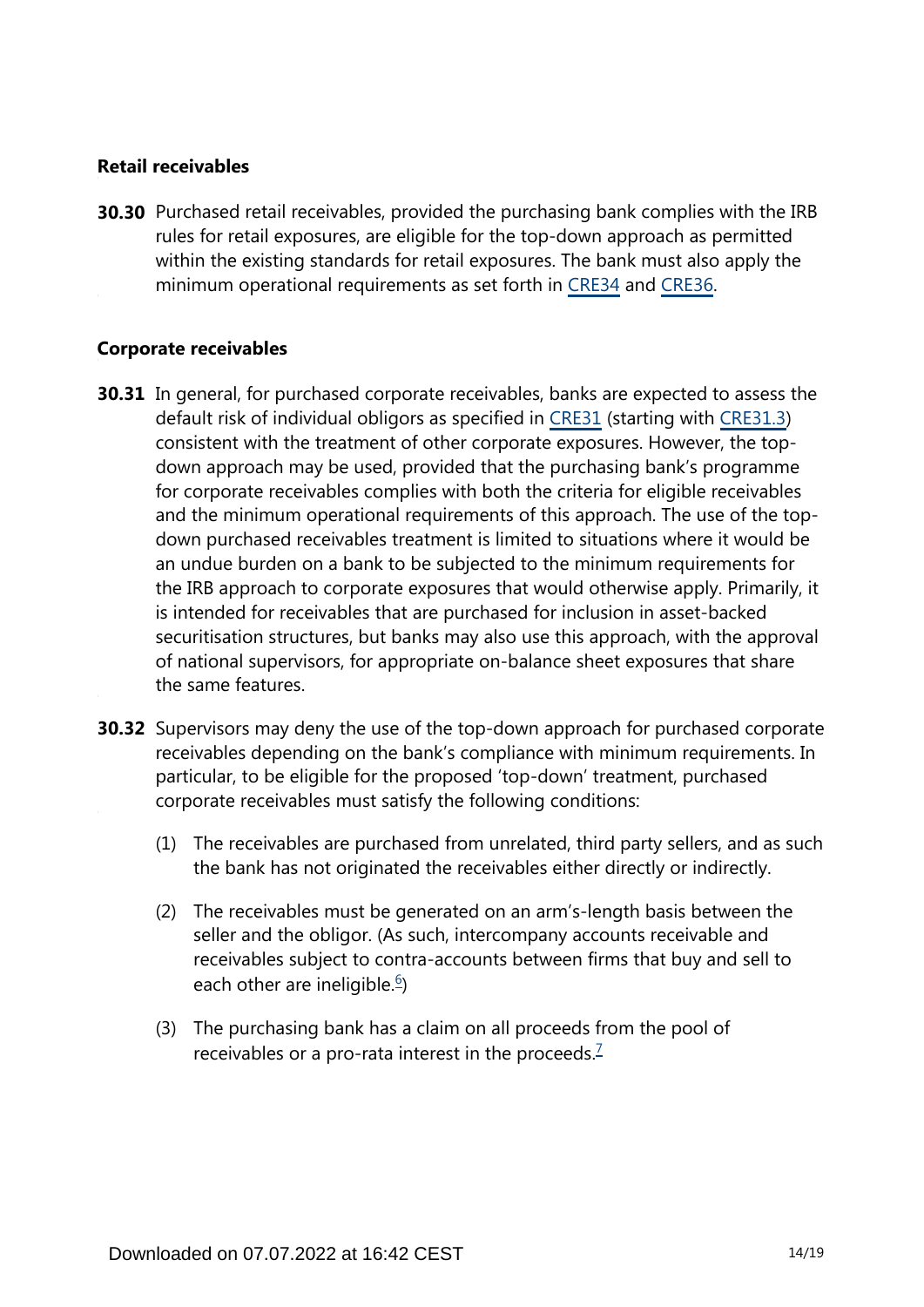(4) National supervisors must also establish concentration limits above which capital charges must be calculated using the minimum requirements for the bottom-up approach for corporate exposures. Such concentration limits may refer to one or a combination of the following measures: the size of one individual exposure relative to the total pool, the size of the pool of receivables as a percentage of regulatory capital, or the maximum size of an individual exposure in the pool.

#### *Footnotes*

<span id="page-14-0"></span>*Contra-accounts involve a customer buying from and selling to the same firm. The risk is that debts may be settled through payments in kind rather than cash. Invoices between the companies may be offset against each other instead of being paid. This practice can defeat a security interest when challenged in court. [6](#page-13-0)*

- *Claims on tranches of the proceeds (first loss position, second loss position, etc.) would fall under the securitisation treatment. [7](#page-13-1)*
- <span id="page-14-1"></span>**30.33** The existence of full or partial recourse to the seller does not automatically disqualify a bank from adopting this top-down approach, as long as the cash flows from the purchased corporate receivables are the primary protection against default risk as determined by the rules in [CRE34.4](https://www.bis.org/basel_framework/chapter/CRE/34.htm?tldate=20220102&inforce=20191215&published=20191215#paragraph_CRE_34_20191215_34_4) to [CRE34.7](https://www.bis.org/basel_framework/chapter/CRE/34.htm?tldate=20220102&inforce=20191215&published=20191215#paragraph_CRE_34_20191215_34_7) for purchased receivables and the bank meets the eligibility criteria and operational requirements.

## **Foundation and advanced approaches**

- **30.34** For each of the asset classes covered under the IRB framework, there are three key elements:
	- (1) Risk components: estimates of risk parameters provided by banks some of which are supervisory estimates.
	- (2) Risk-weight functions: the means by which risk components are transformed into risk-weighted assets and therefore capital requirements.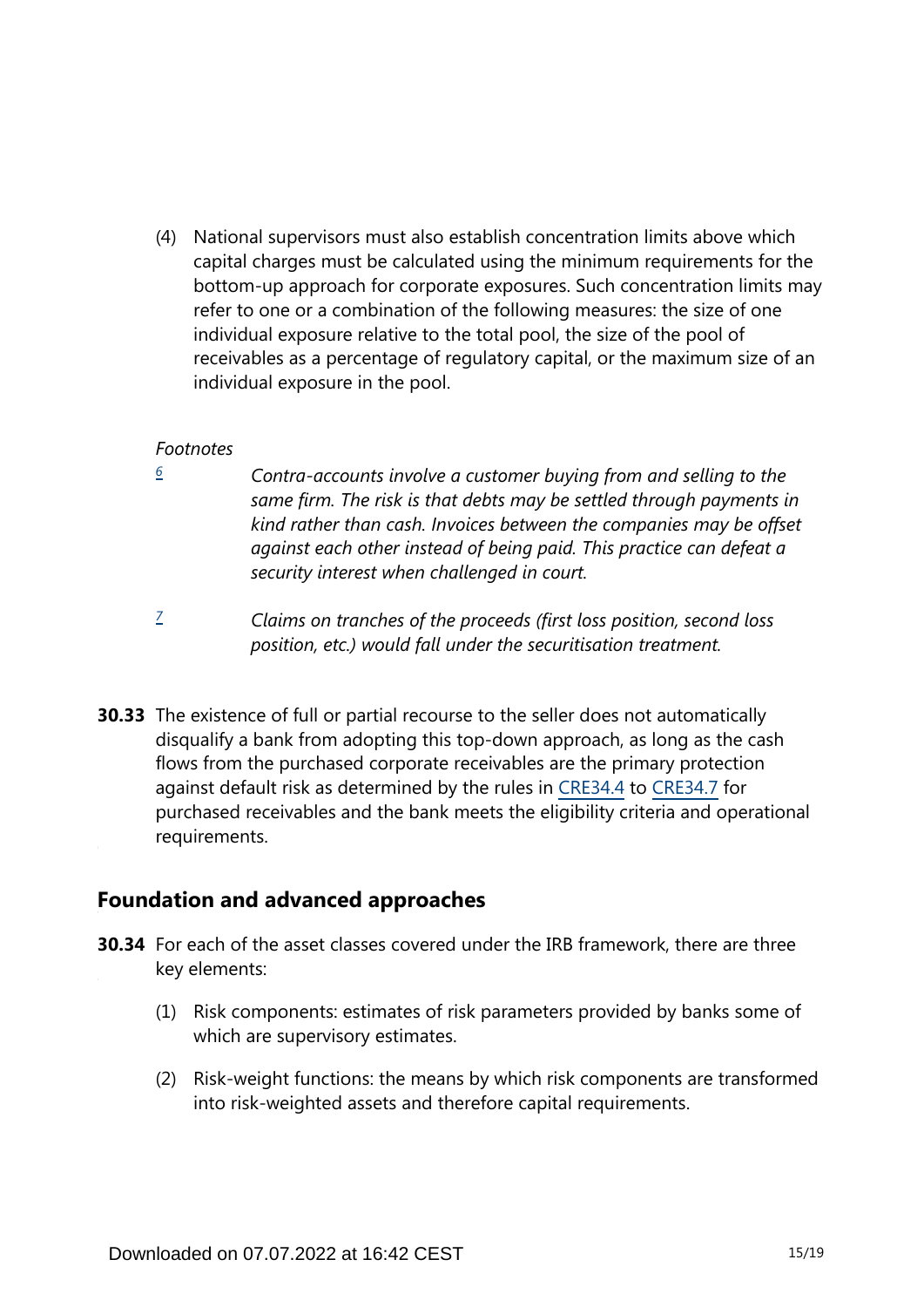- (3) Minimum requirements: the minimum standards that must be met in order for a bank to use the IRB approach for a given asset class.
- **30.35** For many of the asset classes, the Committee has made available two broad approaches: a foundation and an advanced approach. Under the foundation approach, as a general rule, banks provide their own estimates of PD and rely on supervisory estimates for other risk components. Under the advanced approach, banks provide more of their own estimates of PD, LGD and EAD, and their own calculation of M, subject to meeting minimum standards. For both the foundation and advanced approaches, banks must always use the risk-weight functions provided in this Framework for the purpose of deriving capital requirements. The full suite of approaches is described below.

## **Corporate, sovereign and bank exposures**

<span id="page-15-1"></span>**30.36** Under the foundation approach, banks must provide their own estimates of PD associated with each of their borrower grades, but must use supervisory estimates for the other relevant risk components. The other risk components are LGD, EAD and  $M<sup>8</sup>$  $M<sup>8</sup>$  $M<sup>8</sup>$ 

#### *Footnotes*

<span id="page-15-0"></span>*[8](#page-15-1)*

*As noted in [CRE32.39](https://www.bis.org/basel_framework/chapter/CRE/32.htm?tldate=20220102&inforce=20191215&published=20191215#paragraph_CRE_32_20191215_32_39), some supervisors may require banks using the foundation approach to calculate M using the definition provided in [CRE32.41](https://www.bis.org/basel_framework/chapter/CRE/32.htm?tldate=20220102&inforce=20191215&published=20191215#paragraph_CRE_32_20191215_32_41) to [CRE32.49.](https://www.bis.org/basel_framework/chapter/CRE/32.htm?tldate=20220102&inforce=20191215&published=20191215#paragraph_CRE_32_20191215_32_49)*

<span id="page-15-3"></span>**30.37** Under the advanced approach, banks must calculate the effective maturity (M)<sup>[9](#page-15-2)</sup> and provide their own estimates of PD, LGD and EAD.

#### *Footnotes*

*[9](#page-15-3)*

*At the discretion of the national supervisor, certain domestic exposures may be exempt from the calculation of M (see [CRE32.40](https://www.bis.org/basel_framework/chapter/CRE/32.htm?tldate=20220102&inforce=20191215&published=20191215#paragraph_CRE_32_20191215_32_40)).*

<span id="page-15-2"></span>**30.38** There is an exception to this general rule for the five sub-classes of assets identified as SL.

#### **The SL categories: PF, OF, CF, IPRE, and HVCRE**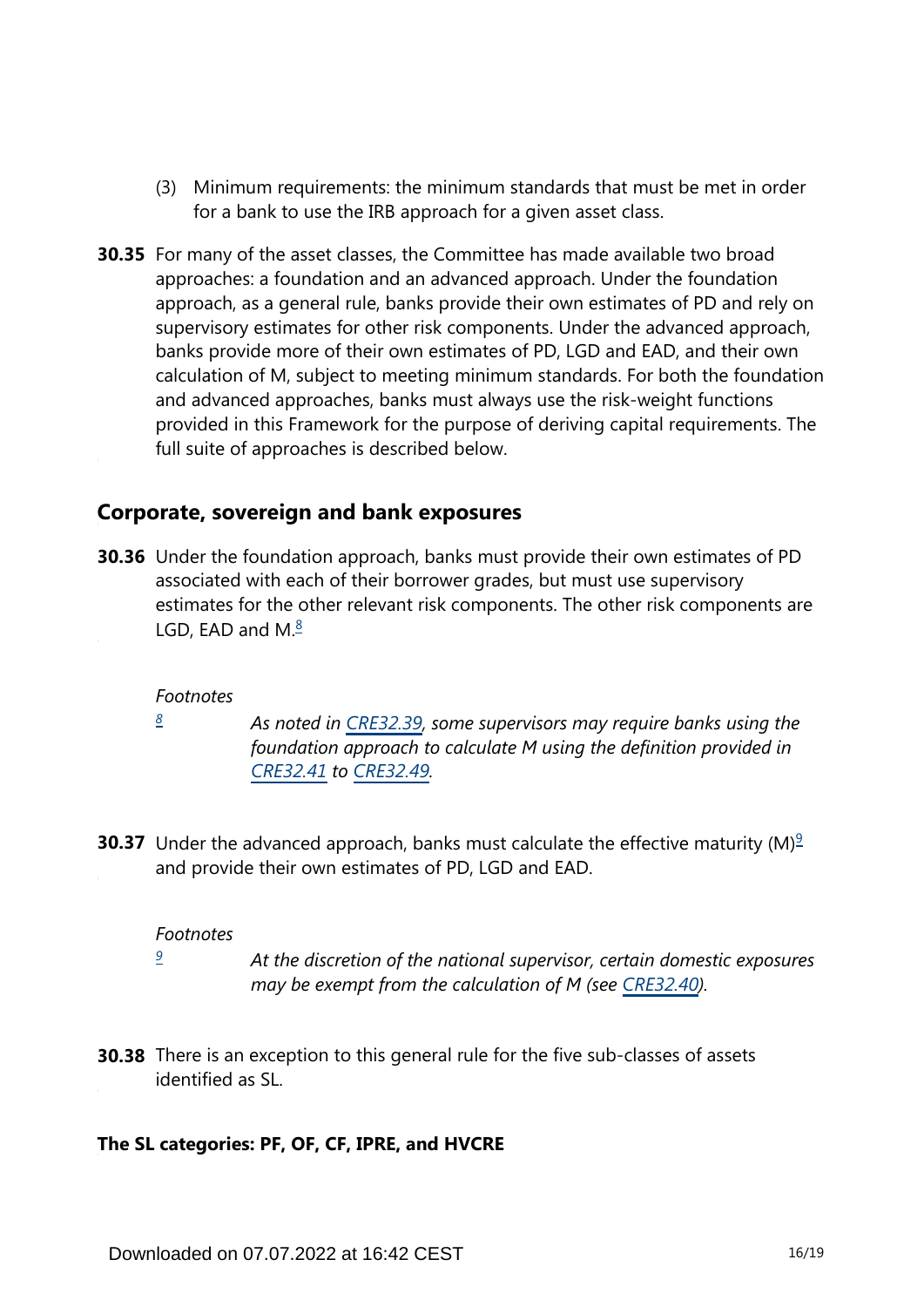- **30.39** Banks that do not meet the requirements for the estimation of PD under the corporate foundation approach for their SL assets are required to map their internal risk grades to five supervisory categories, each of which is associated with a specific risk weight. This version is termed the 'supervisory slotting criteria approach'.
- **30.40** Banks that meet the requirements for the estimation of PD are able to use the foundation approach to corporate exposures to derive risk weights for all classes of SL exposures except HVCRE. At national discretion, banks meeting the requirements for HVCRE exposure are able to use a foundation approach that is similar in all respects to the corporate approach, with the exception of a separate risk-weight function as described in [CRE31.12](https://www.bis.org/basel_framework/chapter/CRE/31.htm?tldate=20220102&inforce=20191215&published=20191215#paragraph_CRE_31_20191215_31_12).
- **30.41** Banks that meet the requirements for the estimation of PD, LGD and EAD are able to use the advanced approach to corporate exposures to derive risk weights for all classes of SL exposures except HVCRE. At national discretion, banks meeting these requirements for HVCRE exposure are able to use an advanced approach that is similar in all respects to the corporate approach, with the exception of a separate risk-weight function as described in [CRE31.12.](https://www.bis.org/basel_framework/chapter/CRE/31.htm?tldate=20220102&inforce=20191215&published=20191215#paragraph_CRE_31_20191215_31_12)

## **Retail exposures**

**30.42** For retail exposures, banks must provide their own estimates of PD, LGD and EAD. There is no distinction between a foundation and advanced approach for this asset class.

## **Equity exposures**

- **30.43** There are two broad approaches to calculate risk-weighted assets for equity exposures not held in the trading book: a market-based approach and a PD/LGD approach. These are set out in full in [CRE31.26](https://www.bis.org/basel_framework/chapter/CRE/31.htm?tldate=20220102&inforce=20191215&published=20191215#paragraph_CRE_31_20191215_31_26) to [CRE31.45.](https://www.bis.org/basel_framework/chapter/CRE/31.htm?tldate=20220102&inforce=20191215&published=20191215#paragraph_CRE_31_20191215_31_45)
- **30.44** The PD/LGD approach to equity exposures remains available for banks that adopt the advanced approach for other exposure types.

## **Eligible purchased receivables**

**30.45** The treatment potentially straddles two asset classes. For eligible corporate receivables, both a foundation and advanced approach are available subject to certain operational requirements being met. For eligible retail receivables, as with the retail asset class, there is no distinction between a foundation and advanced approach.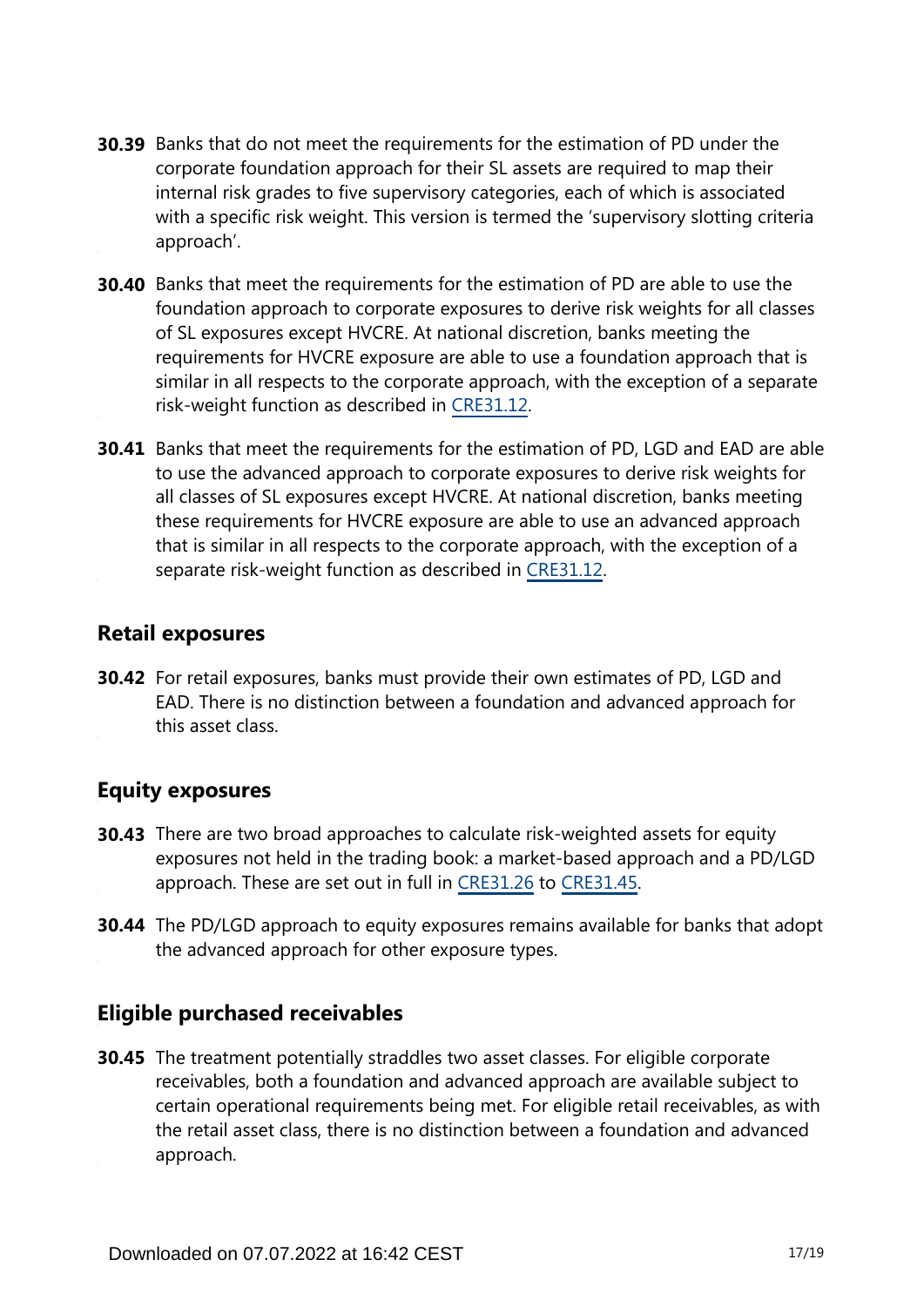## **Adoption of the IRB approach across asset classes**

- **30.46** Once a bank adopts an IRB approach for part of its holdings, it is expected to extend it across the entire banking group with the exception of the banking group's exposures to central counterparties (CCPs) treated under [CRE54](https://www.bis.org/basel_framework/chapter/CRE/54.htm?tldate=20220102&inforce=20191215&published=20191215). The Committee recognises however, that, for many banks, it may not be practicable for various reasons to implement the IRB approach across all material asset classes and business units at the same time. Furthermore, once on IRB, data limitations may mean that banks can meet the standards for the use of own estimates of LGD and EAD for some but not all of their asset classes/business units at the same time.
- **30.47** As such, supervisors may allow banks to adopt a phased rollout of the IRB approach across the banking group. The phased rollout includes (i) adoption of IRB across asset classes within the same business unit (or in the case of retail exposures across individual sub-classes); (ii) adoption of IRB across business units in the same banking group; and (iii) move from the foundation approach to the advanced approach for certain risk components. However, when a bank adopts an IRB approach for an asset class within a particular business unit (or in the case of retail exposures for an individual sub-class), it must apply the IRB approach to all exposures within that asset class (or sub-class) in that unit.
- **30.48** A bank must produce an implementation plan, specifying to what extent and when it intends to roll out IRB approaches across significant asset classes (or subclasses in the case of retail) and business units over time. The plan should be exacting, yet realistic, and must be agreed with the supervisor. It should be driven by the practicality and feasibility of moving to the more advanced approaches, and not motivated by a desire to adopt an approach that minimises its capital charge. During the roll-out period, supervisors will ensure that no capital relief is granted for intra-group transactions which are designed to reduce a banking group's aggregate capital charge by transferring credit risk among entities on the standardised approach, foundation and advanced IRB approaches. This includes, but is not limited to, asset sales or cross guarantees.
- **30.49** Some exposures in non-significant business units as well as asset classes (or subclasses in the case of retail) that are immaterial in terms of size and perceived risk profile may be exempt from the requirements in the previous two paragraphs, subject to supervisory approval. Capital requirements for such operations will be determined according to the standardised approach, with the national supervisor determining whether a bank should hold more capital under the supervisory review process standard [SRP](https://www.bis.org/basel_framework/standard/SRP.htm?tldate=20220102) for such positions.